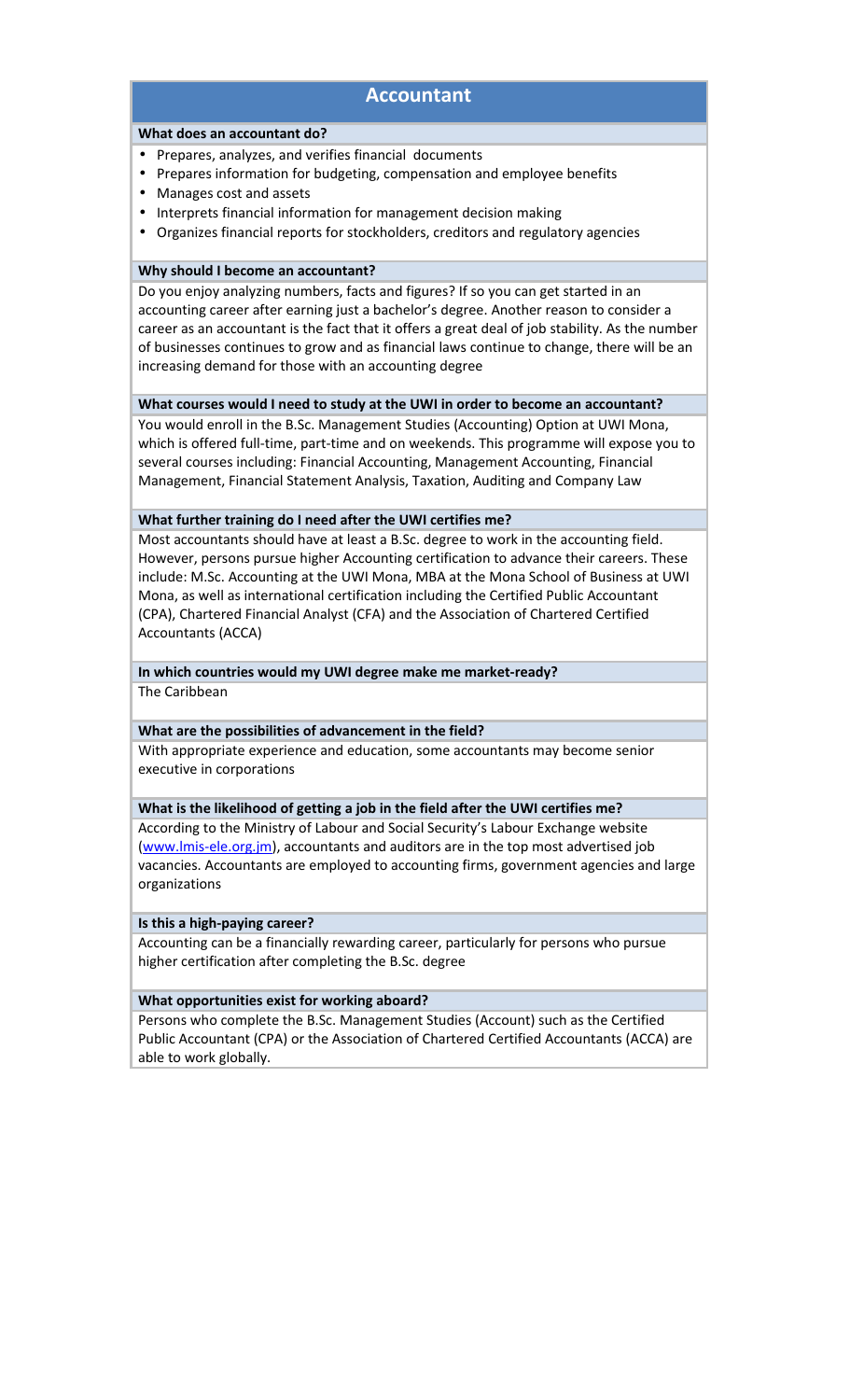# **Banking and Finance Specialist**

#### **What does a banking and finance specialist do?**

- Works for banks, insurance companies, mutual and pension funds, securities firms, the business media and other businesses
- Looks after the finances of an organization
- Assesses the performance of stocks, bond, commodities and other types of investment
- Provides guidance to businesses and individuals making investment decisions

#### **Why should I become a banking and finance specialist?**

Do you enjoy analyzing numbers, facts and figures? If so, you might want to consider pursuing a career in banking and finance. As the number of businesses continues to grow and as financial laws continue to change, there will be an increasing demand for those with a degree in banking and finance

## **What courses would I need to study at the UWI in order to become a banking and finance specialist?**

You would enroll in the B.Sc Banking and Finance Option at UWI Mona, which is offered full-time and part-time. This programme will expose you to several courses including: Risk & Treasury Management, Financial Management, Regulatory Framework of Banking and Finance, International Finance and Credit Analysis & Lending

#### **What further training do I need after the UWI certifies me?**

Although not always required, certification enhances professional standing and is recommended by employers. Certification is becoming increasingly common. Financial analysts can earn the Chartered Financial Analyst (CFA) designation, sponsored by the CFA Institute. These cover areas such as accounting, economics, securities analysis, financial markets and instruments, corporate finance asset valuation, and portfolio management

#### **In which countries would my UWI degree make me market-ready?**

The Caribbean

#### **What are the possibilities of advancement in the field?**

Prospects for career progression are excellent. Financial specialists advance by moving into positions where they are responsible for larger or more important products. They may supervise team of financial analysts or become portfolio fund managers or direct the investment portfolios of their companies or funds

#### **What is the likelihood of getting a job in the field after the UWI certifies me?**

Employment of financial specialists is expected to grow much faster than the average for all occupations. However, keen competition will continue for these well-paid jobs, especially for new entrants

#### **Is this a high-paying career?**

Finance is a competitive career area. Performance-related bonuses are on offer in some areas

#### **What opportunities exist for working abroad?**

Some graduates can expect overseas posting, while others work in this country with colleagues of other nationalities and backgrounds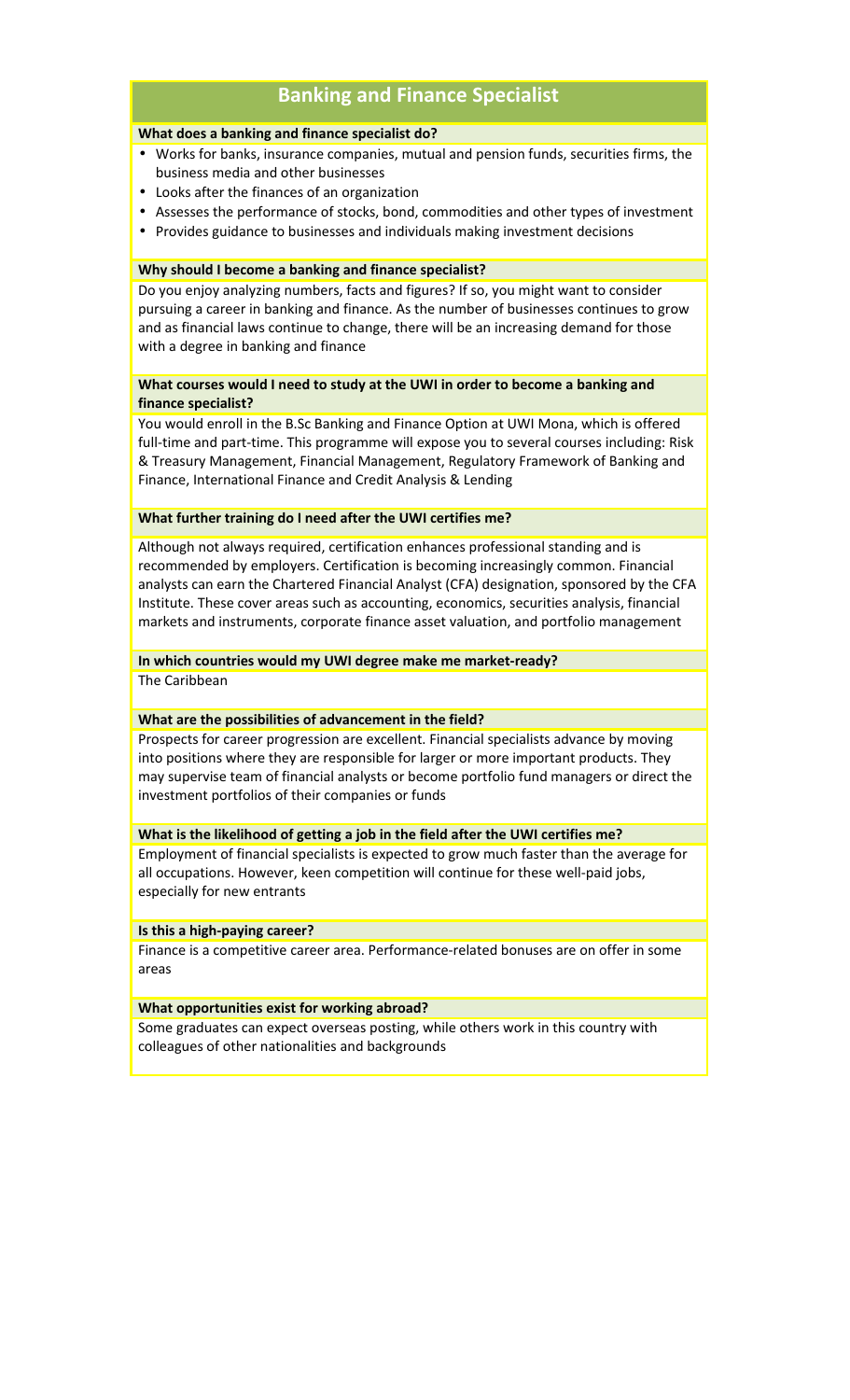## **Human Resources Manager**

#### **What does a human resources manager do?**

• Manages the human resources of an organization

- Recruits, integrates, develops/train, compensates, and maintains the human resources of an organization
- Finds efficient and effective ways of managing workers to attain greater levels of output and increase competition

#### **Why should I become a human resources manager?**

The field has developed over the last two decades. Organizations have come to the realization that the management of workers is very important. It is now emerging as an exciting field in which to pursue a profession

**What courses would I need to study at the UWI in order to become a human resources manager?**

Human Resource Management, Managerial Communication, Team Building & Management, Labour & Employment Law, Qualitative Service Management, other management courses

#### **What further training would I need after the UWI certifies me?**

No mandatory training is required; however, work experience in an important asset to have

**In which countries would my UWI degree make me market-ready?**

Any country within the Caribbean. Other countries may require certain qualifications or specifications

#### **What are the possibilities for advancement in the field?**

Persons may go on to further studies, such as a master's degree. They may wish to specialize in a particular area or go into consultancy. They may even rise to higher positions within an organization

### **What is the likelihood of getting a job in the field after the UWI certifies me?**

Opportunities exist but are limited. However, the free movement of professionals among CARICOM nations has opened up more possibilities

**Is this a high-paying career?**

Human resources manager receive moderate pay

#### **What opportunities exist for work abroad?**

Opportunities are limited due to the current global crisis